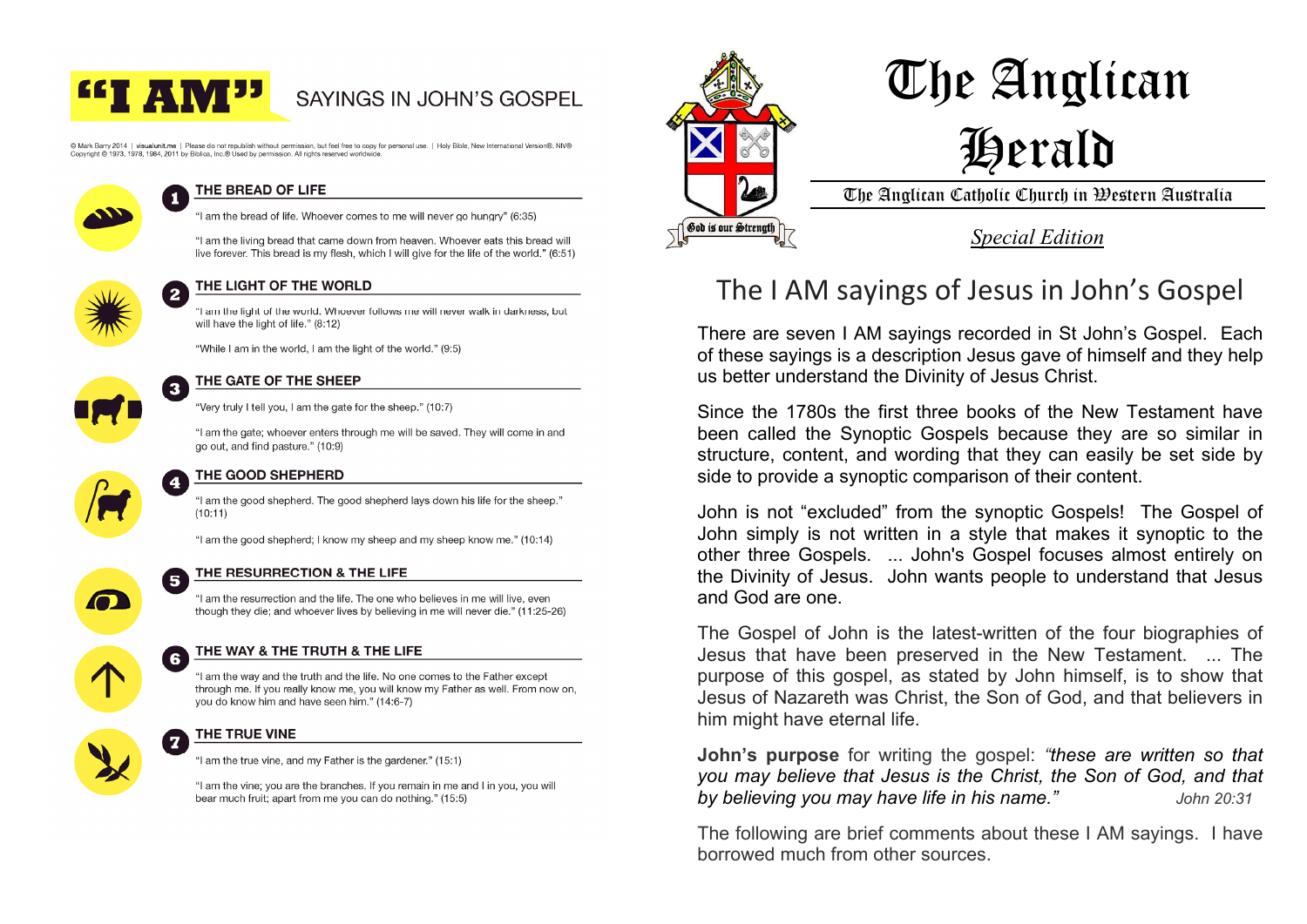# 1) I Am the Bread of Life

*Jesus said to them, "I am the bread of life; whoever comes to me shall not hunger, and whoever believes in me shall never thirst. John 6.35*

**Synopsis**: Jesus enters a dialogue with Jews who had followed him because of his miracles—including the recent feeding of the 5,000 and yet they missed the reality behind them (he is the Divine Messiah). More important than solving their physical hunger for food through bread, Jesus offers himself as the Bread of Life to fulfil deeper longings and an eternal need.

There is more to the bread from God than the bread itself. It's not earthly bread, but heavenly bread. It comes from above—from God—and comes down to us only by his grace and goodness. We need more than physical bread and we need it from someone other than ourselves. God will provide what we need most, and we should raise our eyes in faith.

Jesus takes this Old Testament background to bread for God's people and he claims to be the bread of life. He explains the bread in the wilderness of Exodus was only a temporary provision, and that it points to true and eternal bread from heaven God would later give. This bread is now before the Jews. The manna pictures Jesus, who is sent from God, comes down from heaven, must be taken by faith, who must be eaten/fully taken in, and who gives life.

# 2) I Am the Light of the World

*Again Jesus spoke to them, saying, "I am the light of the world. Whoever follows me will not walk in darkness, but will have the light of life." John 8.12*

**Synopsis**: Light is one of the most prominent themes in John's Gospel. The world is lost and hopeless in darkness (John 1:4-14). The darkness cannot change its condition. Light must enter and invade. One cannot see or lead others in the darkness, so light is necessary to guide us and walk forward. John picks up light from a rich OT heritage and shows how Jesus is the light.

I would strongly recommend that you read the whole of John's Gospel. We can learn so much about just who Jesus is as we read this divinely inspired writing. I believe that if John's Gospel was the only scripture we had it would be sufficient for us to recognise the truth that Jesus is the Son of God and the only one who can grant us the gift of salvation and eternal life.

# John 1.1-14

*In the beginning was the Word, and the Word was with God, and the Word was God. He was in the beginning with God. All things were made through him, and without him was not any thing made that was made. In him was life, and the life was the light of men. The light shines in the darkness, and the darkness has not overcome it. There was a man sent from God, whose name was John. He came as a witness, to bear witness about the light, that all might believe through him. He was not the light, but came to bear witness about the light. The true light, which enlightens everyone, was coming into the world. He was in the world, and the world was made through him, yet the world did not know him. He came to his own, and his own people did not receive him. But to all who did receive him, who believed in his name, he gave the right to become children of God, who were born, not of blood nor of the will of the flesh nor of the will of man, but of God.* 

*And the Word became flesh and dwelt among us, and we have seen his glory, glory as of the only Son from the Father, full of grace and truth.* 

These opening verses in John's Gospel make absolutely clear what John is proclaiming concerning Jesus of Nazareth. When John saw the empty tomb on that first Easter morning, he was at first hesitant. He did, however, enter the tomb and saw that Jesus was no longer there. If John was not convinced at that moment, he was certainly convinced when Jesus appeared to the disciples in the upper room where they had gathered together. John witnessed the risen Christ and he has given us his wonderful testimony written in what we call the fourth Gospel.

We must also be convinced and sincerely accept Jesus as our Lord and Saviour. No one comes to the Father except through Jesus.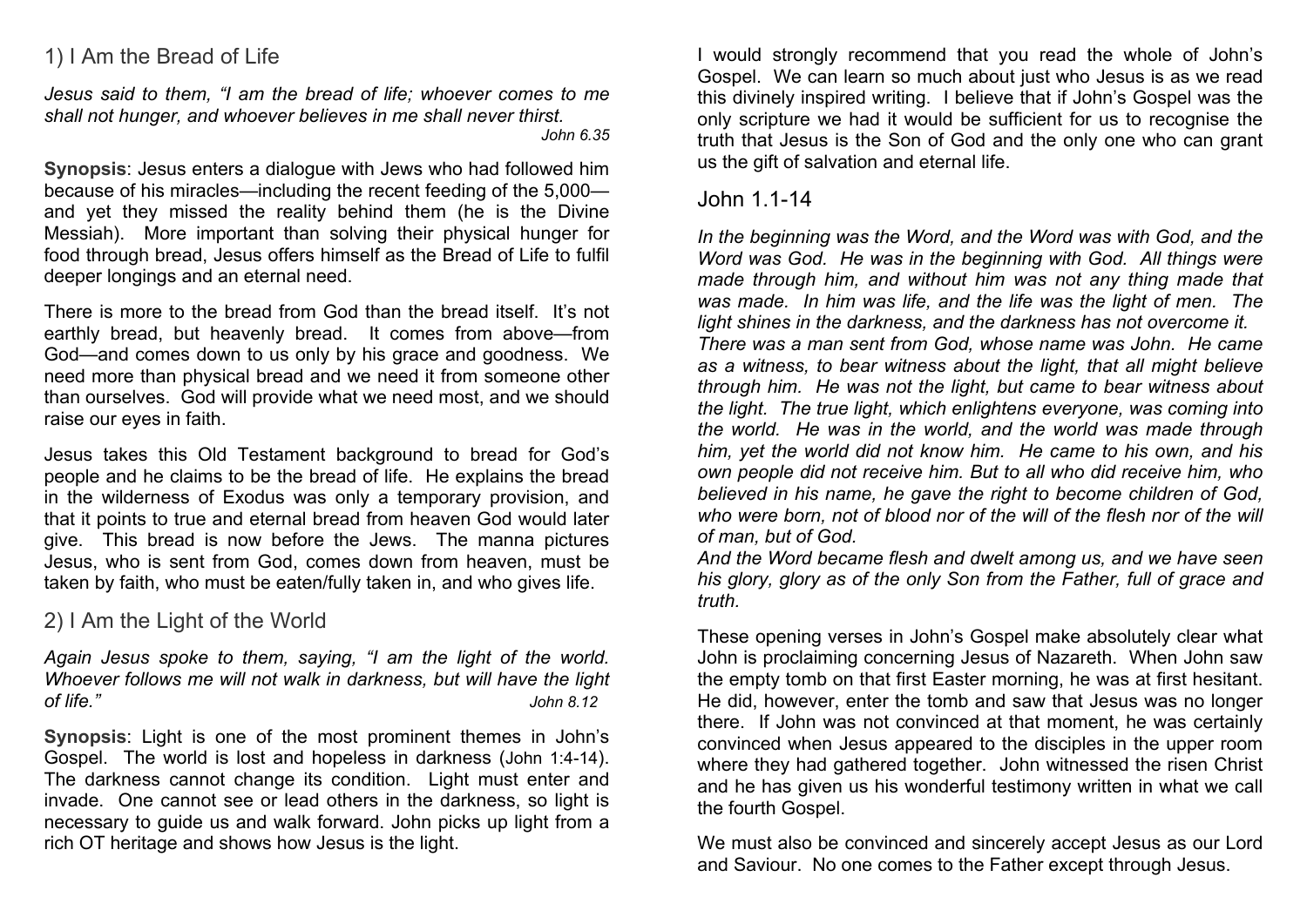*Then Moses said to God, "If I come to the people of Israel and say to them, 'The God of your fathers has sent me to you', and they ask me, 'What is his name?' what shall I say to them?" God said to Moses, "I AM WHO I AM." And he said, "Say this to the people of Israel, 'I AM has sent me to you.'" God also said to Moses, "Say this to the people of Israel, 'The LORD, the God of your fathers, the God of Abraham, the God of Isaac, and the God of Jacob, has sent me to you.' This is my name for ever, and thus I am to be remembered throughout all generations". Exodus 3.13-16*

**Synopsis**: When God calls Himself the "I Am" in Exodus 3, it's a pivotal moment in redemptive history. God reveals Himself to His people and comes to redeem them out of exile and lead them into a new life. God's name discloses who He is and what He is like. He is the I Am, the eternal, unchanging, self-existent one, infinite and glorious in every way, and above and beyond all created things. He is God.

## **I AM**

### *Jesus said to them, "Truly, truly, I say to you, before Abraham was, I am." John 8.58*

When Jesus applies the title "I Am" to himself, he claims to be God (John 8:58). Not a helper to God or a great teacher, but the divine, eternal, pre-existent, infinite, perfect Being. He is Israel's God. He is much greater than Moses because he is the God of Moses. He has life in himself and he can give life to us. The Jews knew taking on this title was making such a claim, which is why they immediately pick up stones to kill him (8:59).

The seven "I Am" statements in John might best be understood as falling under and echoing this initial, ultimate claim of Jesus. He is God, and he is the God of Israel. All the OT and God's redemptive acts were pointing to the coming of Jesus as the God-in-flesh, the true and better Israel, and the fulfilment of all the OT types and shadows.

Based upon the fact that in John 8:12 Jesus ties the idea of being the light with his people following after him in the light, the most likely OT background in mind here is the light of God's presence leading Israel in the wilderness via the pillar of fire (Exodus 13-14). Just as the Israelites were led by the pillar of fire (light) in the exodus and saved from the Egyptians as they crossed the Red Sea, so also Jesus says those who follow him (light) will have life.

A secondary OT background of the image of light is found in Isaiah 42:6 and 49:6. This light has to do with the salvation of the nations, and it is probably the primary reference in other passages like John 12:35-36, 46.

3) I Am the door or gate & 4) I Am the Good Shepherd

*I am the door. If anyone enters by me, he will be saved and will go in and out and find pasture. - I am the good shepherd. The good shepherd lays down his life for the sheep. John 10.9&11*

**Synopsis**: In John 10:1-18, Jesus makes two of the I Am sayings together. He claims he is both the door through which the sheep enter as well as the Shepherd who knows the sheep and lays down his life for them. The metaphor of the door does not have the rich OT background as shepherding imagery does. But, Jesus is both the only way (door) a person enters into the people of God and the one who gives his life for the life of sheep, whom he knows and protects. He is the one who gathers the sheep and cares for them (shepherd) and he's also the means by which they enter and are kept safe (door).

We should recall that Jesus is talking to the Pharisees in this conversation. The claims to be a good shepherd and Israel's true shepherd were (in part) a rebuke against them. As the influential teachers in Israel, they should have led the people to truth. They should have put the people before themselves. They should serve God's agenda rather than their own. Jesus comes not to pile burdens on, but to relieve them and carry them himself. Jesus comes not to scatter the sheep but to gather them. Jesus comes not to devour the sheep, but to defend them. Jesus comes to seek out, rescue, heal, and feed the sheep. He will do so because he